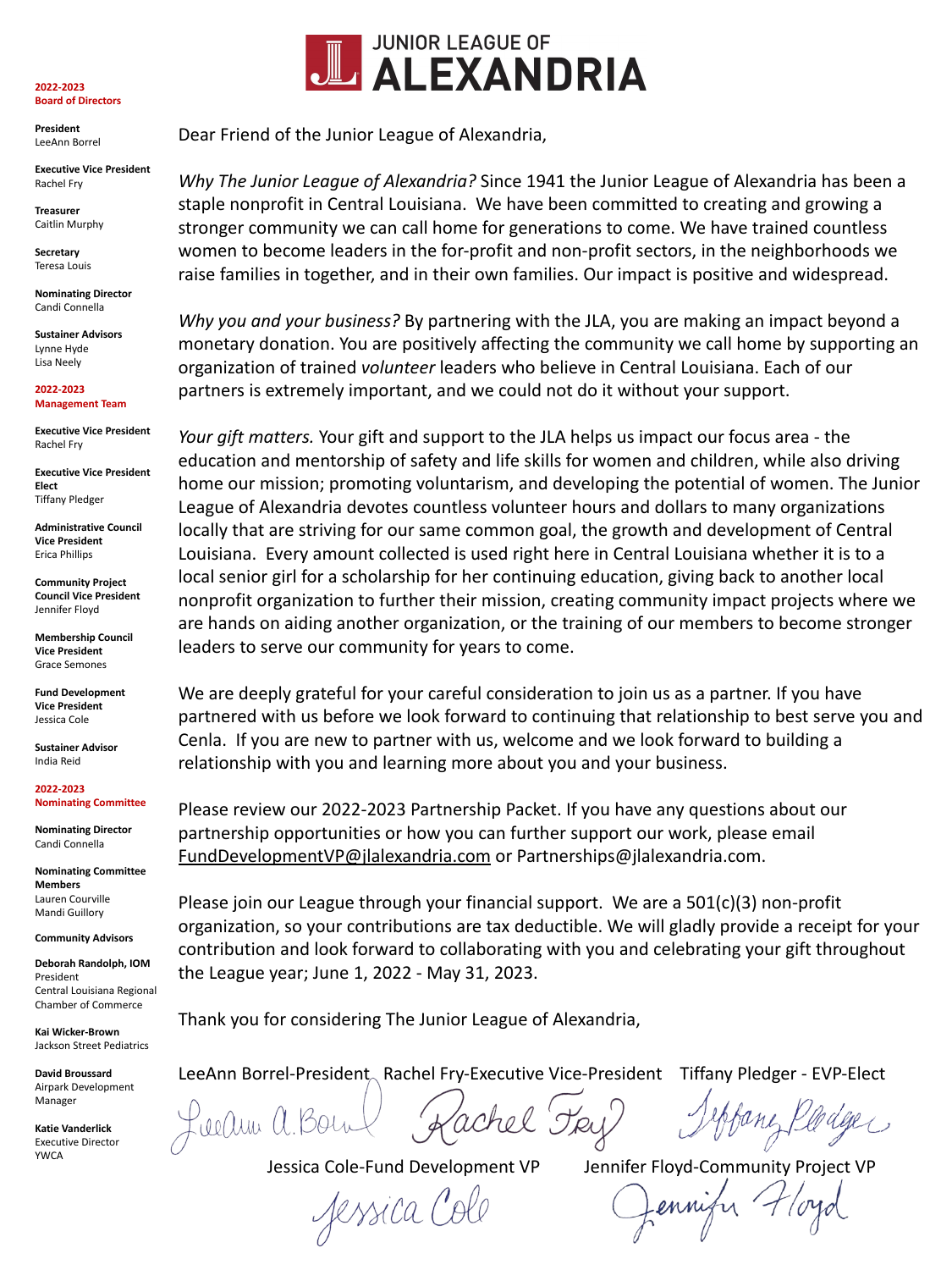## **Partnership Levels**

|                                                                                                                                                                                           | <b>Empowerment</b>                 | Leadership        | <b>Development</b> | <b>Diamond</b> | <b>Platinum</b> | Gold           |  |  |
|-------------------------------------------------------------------------------------------------------------------------------------------------------------------------------------------|------------------------------------|-------------------|--------------------|----------------|-----------------|----------------|--|--|
|                                                                                                                                                                                           | \$10,000                           | \$7,500           | \$5,000            | \$3,000        | \$2,500         | \$1,000        |  |  |
| Logo On Website (L)<br>Name On Website (N)                                                                                                                                                | L                                  | L                 | L                  | L              | N               | $\mathsf{N}$   |  |  |
| <b>Social Media Mentions</b>                                                                                                                                                              | 10                                 | 8                 | 6                  | 4              | $\overline{2}$  | $\overline{2}$ |  |  |
| <b>Enhanced Social Media</b><br><b>Mediums</b>                                                                                                                                            |                                    |                   |                    |                |                 |                |  |  |
| On-Site Signage<br>Sign provided by partner                                                                                                                                               | <b>All Events</b>                  | 3 Events          | 2 Events           | 1 Event        |                 |                |  |  |
| Print Signage provided<br>by League                                                                                                                                                       | All Events<br><b>Premier Space</b> | <b>All Events</b> | All Events         | 2 Events       | 2 event         | 1 event        |  |  |
| Logo on Monthly &<br>Quarterly JLA Internal<br>and Public Emails<br>(IN/P)                                                                                                                | 12/4                               | 9/3               | 7/3                | 5/2            | 4/2             | 2/1            |  |  |
| Space at Event of Choice                                                                                                                                                                  | All Events                         | 2 Events          | 1 Events           |                |                 |                |  |  |
| Corporate Items in<br>Goody Bags<br>Items provided by you the partner<br>to be used as giveaways at events                                                                                | All Events                         | <b>All Events</b> | 3 Events           | 2 Events       | 1 Event         |                |  |  |
| Presentation at a JLA<br>meeting                                                                                                                                                          |                                    |                   |                    |                |                 |                |  |  |
| Use of JLA Headquarters<br>Notice and subject to availability                                                                                                                             | 3                                  | $\overline{2}$    | $\mathbf{1}$       | $\mathbf{1}$   |                 |                |  |  |
| <b>Event Benefits*</b><br>Event tickets may be any combination you, as a partner, prefer.<br>Ex. If you get 20 general tickets, 10 may be applied to AVMM and 10 to another League event. |                                    |                   |                    |                |                 |                |  |  |
| <b>VIP Tickets</b>                                                                                                                                                                        | 10                                 | 8                 | 6 <sup>1</sup>     | $\overline{4}$ | $\overline{4}$  | 2 <sup>1</sup> |  |  |
| <b>General Admission</b><br><b>Tickets</b>                                                                                                                                                | 20                                 | 16                | 12                 | 8              | $\overline{4}$  | $\overline{2}$ |  |  |
| <b>AVMM Character Event</b>                                                                                                                                                               | $\,8\,$                            | $\sqrt{6}$        | $\overline{4}$     |                |                 |                |  |  |

If you would like to customize your partnership package, please reach out to our Fund Development Vice President at FundDevelopmentVP@jlalexandria.com. We will work with you to establish benefits that align with your company's priorities.

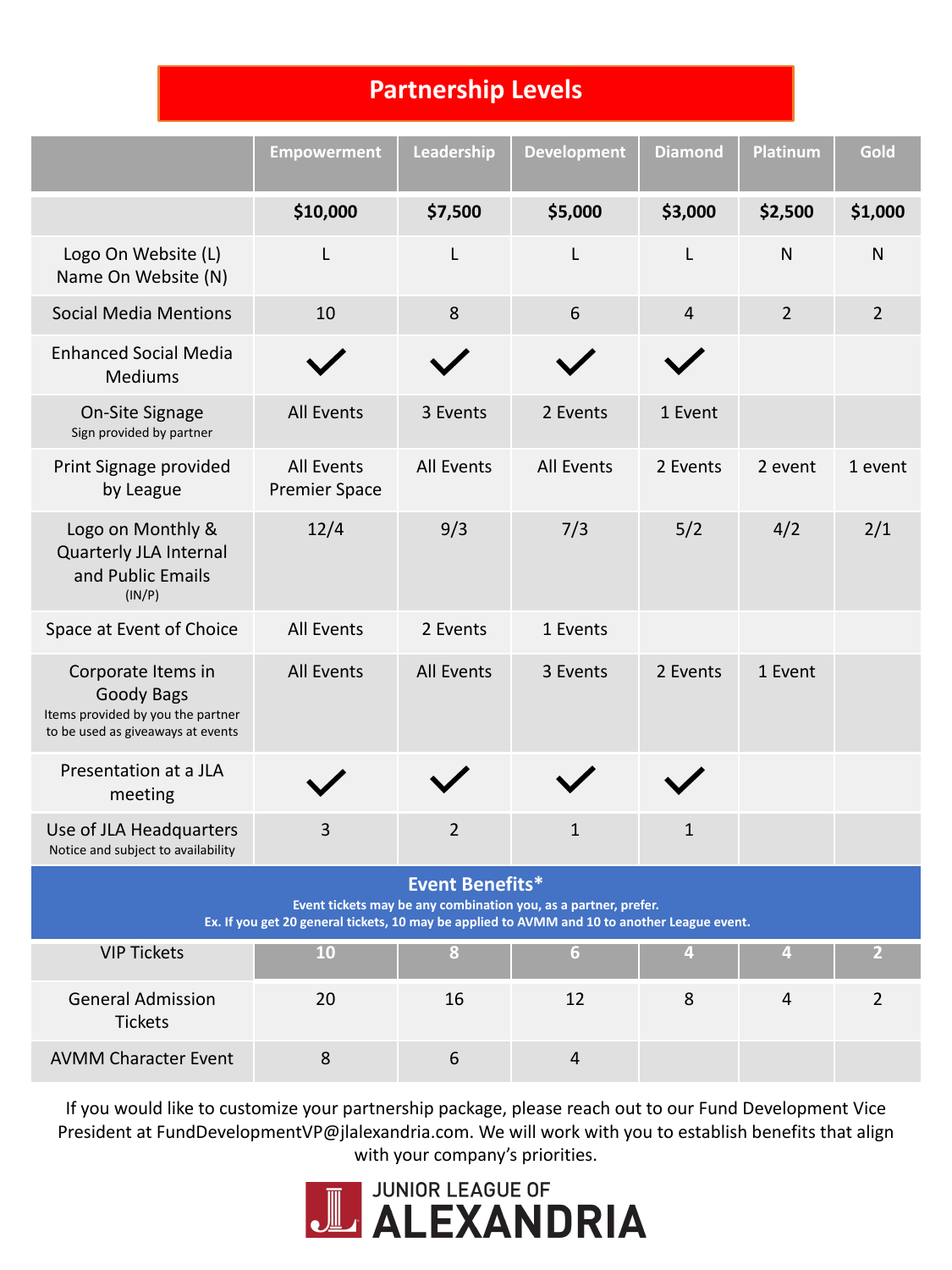|                                                                       | <b>Crystal</b> | <b>Advocate</b> | <b>Supporter</b> | <b>Friend</b> |
|-----------------------------------------------------------------------|----------------|-----------------|------------------|---------------|
|                                                                       | \$500          | \$300           | \$250            | \$100         |
| <b>AVMM Regular Ladies Night Tickets</b>                              |                |                 |                  |               |
| <b>AVMM General Tickets</b><br>Can be swapped for other event tickets | 8              | 6               | 4                |               |
| Social Media Mention                                                  | $\overline{2}$ | $\overline{2}$  | 1                |               |
| Name Mentioned in Monthly JLA Email                                   | 4              | 3               | <u>ີ</u>         |               |

Sponsor locations are right of first refusal from previous year then on a first come basis. \*Events and promotions may be rescheduled and/or canceled due to weather, pandemic, facility partnerships, etc.

\*A few of our possible partner locations for A VERY MERRY MARKET: AVMM Title Sponsor AVMM Bar Sponsor AVMM Ticket Booth Sponsor AVMM Character Event Sponsor AVMM Ladies Night Event Sponsor AVMM Special Event Sponsor AVMM Tree Sponsor AVMM Special give away item

\*Other possible event/partner locations League of Trucks (LOT) Title Sponsor LOT Dig for Treasure Sponsor LOT Classic Car Sponsor CenLA KidsFest Title Sponsor CenLA KidsFest New to You (NTY) Events Done in a Day (DIAD) Little Girls Big Dreams \*Other

\*Other partnership opportunities:

\$1,000 Grant or Scholarship Naming Partner \$250 Brick at JLA – add your name or business name to our brick walkway at JLA headquarters. These partnership opportunities may be purchased *separately* or along with any of the above listed packages. Please check off the boxes on the form to add one to your package.

If you would like to offer your services and/or merchandise at the cost of one of our packages, please setup a consultation with our Fund Development Vice President, [FundDevelopmentVP@jlalexandria.com](mailto:FunddevelopmentVP@jlalexandria.com).